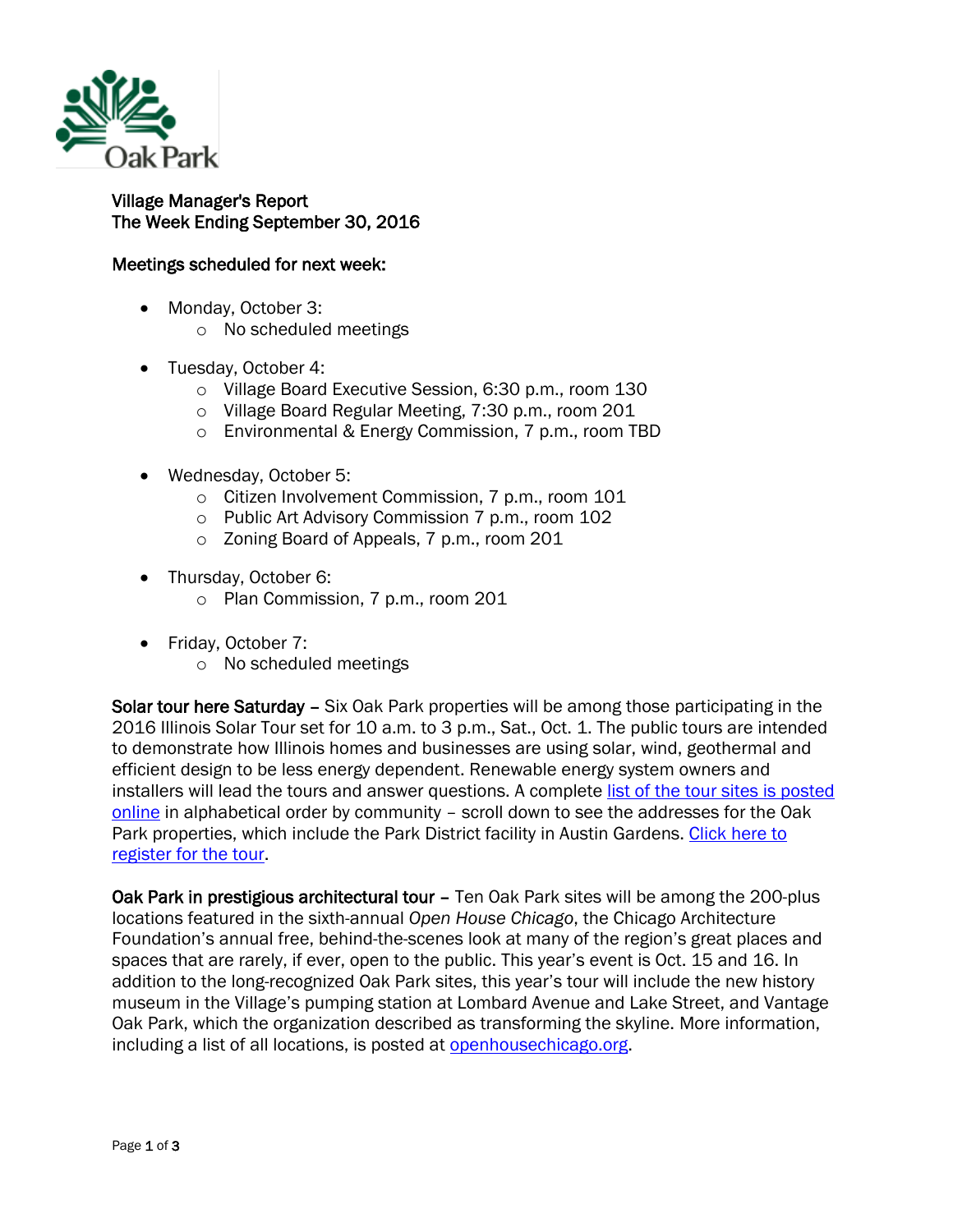Downtown construction updates – No right-of-way work occurred this week at the Elevate Oak Park development project site downtown. Bicycle parking rings were installed on the sidewalk adjacent to the intermodal transportation station on South Boulevard. Excavation work began on the south side of South Boulevard between Marion Street and the alley to make way for an expanded decorative sidewalk and outdoor dining area.

Chicago Avenue resurfacing update – Work continued to focus on curbs and sidewalk crossings in preparation of repaving Chicago Avenue from Harlem Avenue to Austin Boulevard. Concrete curbs and sidewalk crossings were removed at spots where needed on the north side of Chicago Avenue between Euclid to Belleforte avenues to make way for new crossings that meet Americans with Disability Act standards. New concrete was poured at the southwest and southeast corners of Ridgeland Avenue. Engineering staff has continued to coordinate construction activities with crossing guards to ensure safe walking routes to the schools are maintained. Staff also will continue working with organizers of the Oct. 23 Frank Lloyd races to minimize any issues that construction could cause along the route.

Village Hall garage repairs – While the structural concrete poured last week in the center portion of the roadway by the south entrance continued to cure, crews removed the pavement from the east and west ends of the roadway and installed new rebar in anticipation of concrete being pour next week. The bridge from the parking lot over the roadway to the south entrance has kept the route open with minimal customer impact. The Lombard Street entrance also has remained open for public access including for persons with disabilities.

Water/sewer main replacements - Water and sewer main replacement work continued this week on Highland Avenue from Jackson Boulevard to Madison Street, and Taylor Avenue from Flournoy Street to Harrison Street. These sections will be resurfaced after all underground work is completed. On Highland Avenue, sewer replacement continued on the 600 block and got underway on the 500 block.

Miscellaneous Construction Projects – Work continued this week on the pedestrian crossing signal at Chicago and Harvey avenues and the bicycle parking facilities on Harrison Street, North Boulevard at Forest Avenue and Oak Park Avenue at Garfield Street. Work to address trip hazards and accessibility issues on sidewalks throughout the Village is substantially complete, with general cleanup and restoration planned for next week. The season's final round of resurfacing projects continued this week with pavement milling and installation of the leveling/binder pavement course on South Boulevard between East and Scoville Avenues, Cuyler Avenue between Randolph and Pleasant streets, Erie Street between Kenilworth and Oak Park avenues, and on Grove Avenue south of Ontario Street.

Public Works activities – Street Division crews completed framing for concrete curb replacement work at 812 Augusta St. after a water service leak repair. Water & Sewer Division crews repaired water services at 208 and 214 N. Austin Blvd. and a sewer lateral repair at 1027 S. Grove Ave., and upgraded a water service at 839 S. Elmwood Ave. as part of the lead abatement program.

Employee news – Sue Kornatowski has joined the Human Resources Department as an HR Generalist after nine years as Secretary to the Village Manager. Sue joined the Village in October, 2002 as a part-time administrative secretary in the Community Relations Department, became a full-time administrative secretary in the Housing Division and then